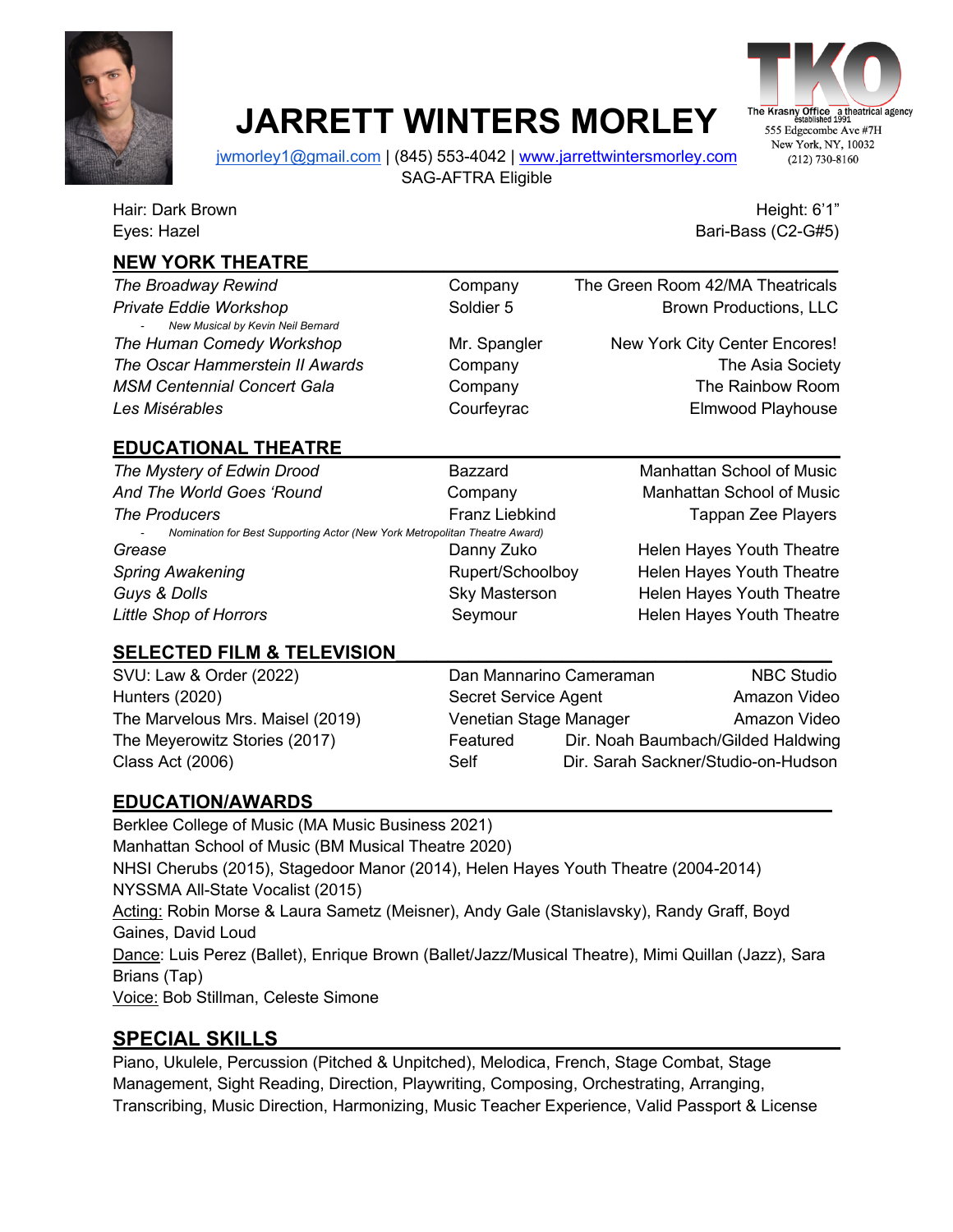# **Jarrett Winters Morley**

Actor · Singer · Composer/Lyricist · Playwright

#### **1213** NON-PERFORMANCE EXPERIENCE

#### **Private Studio, New York, NY — Owner & Teacher**

2021-current

I run a studio where I teach voice, conducting, speech & diction, music theory, and piano. I have a recording studio where students film pre-screens or the space can be rented to working professionals.

#### **Feinstein's/54 Below, New York, NY** — Production Associate *(Freelance)*

2021-2021

"Get Happy: Michael Feinstein Celebrates The Judy Garland Centennial" Organizēd materials for the multi-media aspect of the production, timed songs and dialogue, and emailed essential notes and documents to the entire creative team. Worked under the supervision of Elliott Forrest.

#### **Creative Business Communications, Inc., Nyack, NY**  $-$ *Voiceover, Production Coordinator, Music Supervisor (Freelance)*

#### 2016- current

Creative Business Communications (CBC) is a full-service corporate communication production company. They produce live events and video/digital media for Fortune 500 clients. Companies worked with have included SL Green, Marriott, Johnson & Johnson, and Wakefern Food **Corporation, and shows have ranged from annual shows and Jazz at** Lincoln Center, to virtual DEI shows.

#### **White Dock LLC, Grandview, NY** — Production Assistant *(Freelance)*

#### 2014- Present

White Dock is an entertainment and media company whose projects include *Super Size Me, Anywhere, u.s.a., The Rest I Make*  $\overline{Up}$ *, Convention, Class Act, and TWO: The Story of Roman & Nyro. Responsibilities include website* development, general data entry, project research, transcriptions, and project development.

#### **Manhattan School of Music, New York, NY**  $-$ *Stagehand/Stage Manager*

December 2016 - May 2020

Responsibilities would include running productions, pre-setting shows, timing pieces, and overall productions, directing stagehand teams, and organizing the overall flow of a workday in any given space.

#### **EDUCATION**

### **Berklee College of Music, Boston, MA — Master of Arts**

June 2020 - June 2021 *˓̆ˏ F Graduate Dean's List (4-time recipient) Master's thesis is currently being prepared for publication as an educational & mainstream quidebook/title.* 

605 W. 137, Apt 54 New York, NY, 10031 c. (845) 553-4042 **jwmorley1@gmail.com** www.iarrettwintersmorlev.com

#### $AWARDS/ACHIEVEMENTS$

**Manhattan School of Music Alumni Council-**2022-current

**Fulbright Program** Candidate-2021

**Berklee College of Music Graduate Dean's List-**2020-2021

**Metropolitan Theatre Award Nominee-2016** 

**NYSSMA All-State-2015** 

**NYSSMA** Area All-State 2010-2014

#### **LANGUAGES**

English, French

#### **INSTRUMENTS/SKILLS**

#### **Words Per Minute: 102**

#### Instruments:

- Voice (Adv.)
- Piano (Adv./Int.)
- Percussion (Adv.)
	- $\circ$  Pitched  $\circ$  Unpitched
- Ukulele (Int.)
- Melodica (Int.)
- Concertina (Beg.)

#### Creative:

- Composer
	- Playwright
	- Lyricist
	- Conductor
	- Arranger
	- Transcriber
	- Director
	- Producer
	- Librettist

#### Technical:

- Microsoft Suite
- Google Workspace
- MacOS
- Windows
- Pro Tools
- Handbrake
- Adobe Premiere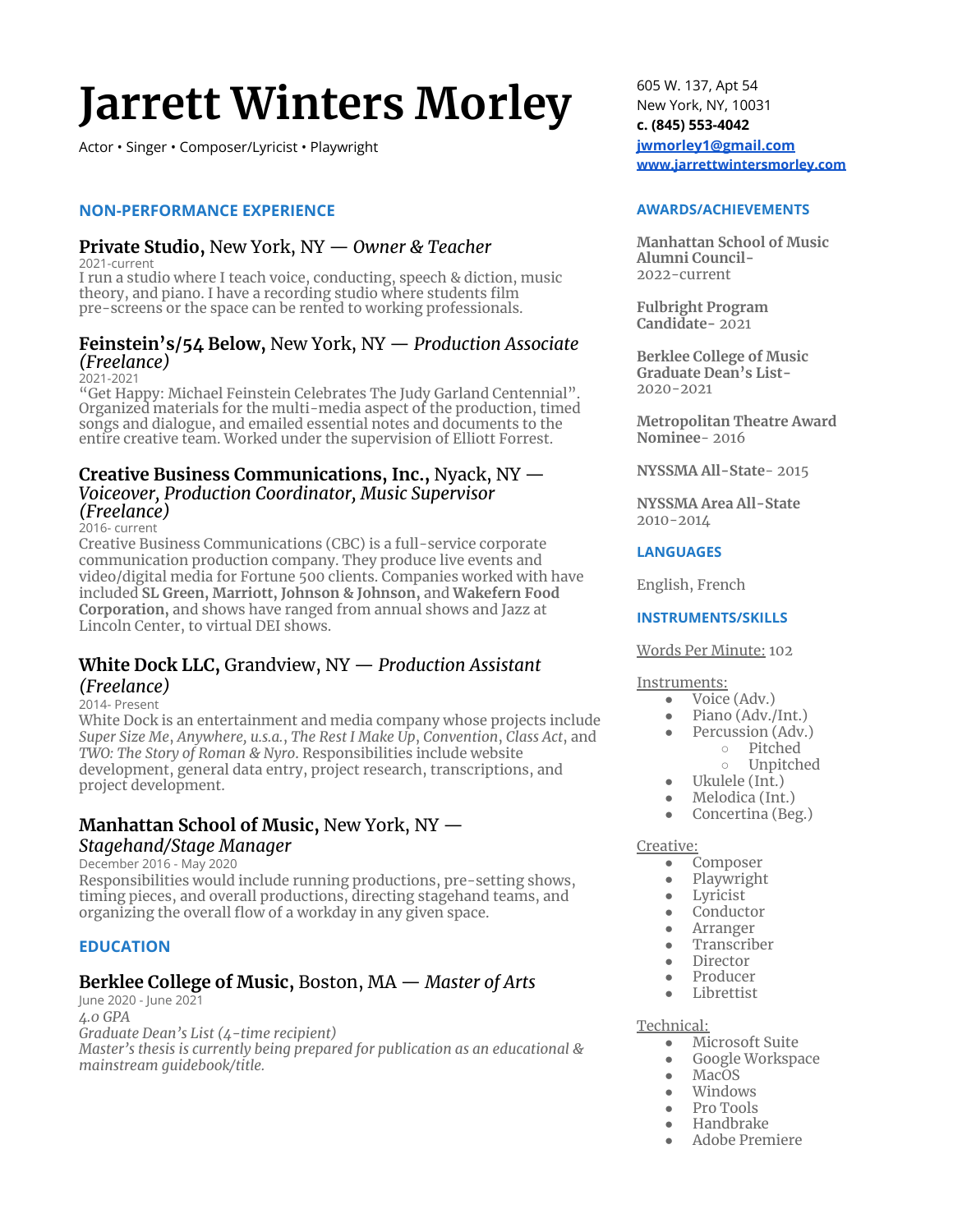#### **EDUCATION (cont'd)**

#### **Manhattan School of Music, New York, NY** — Bachelor of *Music*

August 2016 - May 2020 *˒̆˖ F*

*<u>Senior Representative of Musical Theatre-Student Government 2016-2020</u> Kinh Wrote first student-written original musical in institutions 100 year history Recommendation for Berklee & Fulbright were written by James Gandre, President of Manhattan School of Music.* 

#### **Northwestern University, Evanston, IL** — Pre-College *National High School Institute Cherubs*

**Tappan Zee High School, Orangeburg, NY — High School** *ùƑÖłóāù āėāłŶŭ 'ĢťķŋĿÖ*

#### **MAIN PROJECTS**

**How To Succeed In Business: A Guide for the Multifaceted Musical Theatre Artist**  $-$  Original Book (In Development) Author · Researcher · Interviwer

**Love, You Didn't Do Right By Me**  $-$  **Music Video (2021)** Conductor • Arranger • Music Director • Music Supervisor • Editor

**Godless**  $-$  *Original Play (2020)* Playwright · Director · Scenic Designer *Produced Off-Broadway & Regionally* 

*Morningside — Original Musical (2019)* Composer • Lyricist • Librettist • Music Director • Conductor Technical (cont'd):

- Social Media
	- $\circ$  Facebook
	- $\circ$  Instagram  $\circ$  LinkedIn
	-
- $\bullet$  Wix • QLab

#### **HOBBIES/INTERESTS**

- Musical Theatre History
- London & Paris
- Wine
- Cats
- Cooking

#### **REFERENCES**

Elliott Forrest *Broadcaster, Producer, Director* elliottforrest@me.com  $+1(914)260-1031$ 

**John Fricke** *Author, Historian* johnfricke@aol.com  $+1(212)315 - 5274$ 

Joseph Morley *Producer, Writer* imorlev@cbcomm.com  $+1(845)875 - 4931$ 

Or Matias  $Composer$ *. Pianist. Music*  $Director$ , Producer or.matias@gmail.com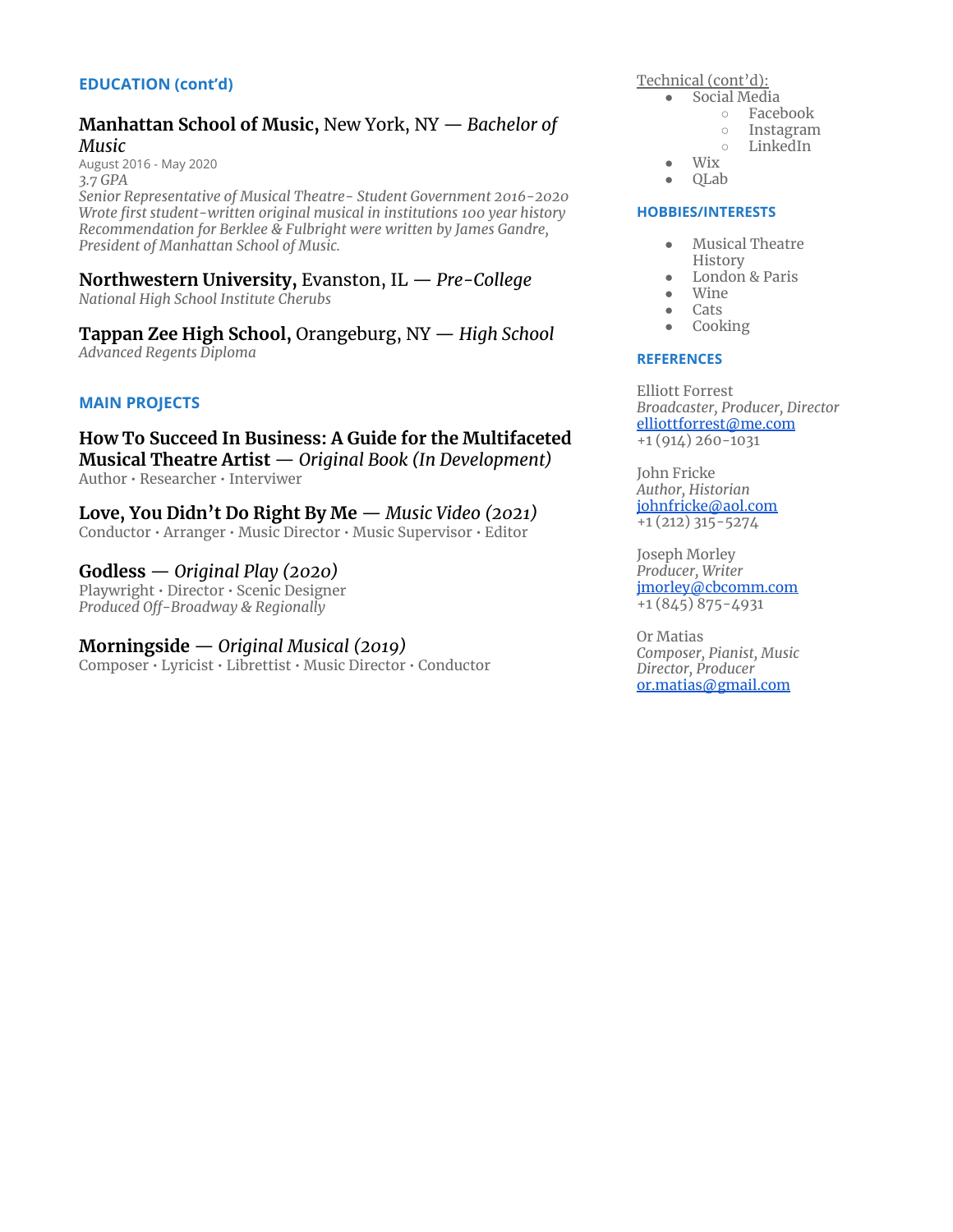## Jarrett Winters Morley

Jarrett Winters Morley is a Metropolitan Theatre Award-nominated actor, singer, composer, and lyricist. He is the creator of the original theatrical works *Morningside* and *Godless*. For *Morningside*, he wrote the book, music, and lyrics, worked on the show as the music director and conductor, and it was the first student-written Musical Theatre production produced by Manhattan School of Music in their 100-year history. In 2020, Mr. Morley played Bazzard in Manhattan School of Music's virtual production of The Mystery of Edwin Drood. Instilled by his parents, Mr. Morley is an active supporter of the arts in the educational system and providing access to the arts in underprivileged communities.

Prior to his collegiate years, Jarrett studied as a member of the performing arts program at Stagedoor Manor, and as a student in the National High School Institute (Cherubs) at Northwestern University.

At Northwestern University, he was given the opportunity to be in the first non-professional company of Charles Mee's *The Glory of the World*. He has performed at the Oscar Hammerstein II Awards, honoring Tom Jones and Harvey Schmidt, alongside Norm Lewis, Randy Rainbow, and Robert Cuccioli. He has also performed at Rockefeller Plaza's Rainbow Room for the Manhattan School of Music's Centennial Gala, alongside David Loud. Recent engagements include The Mystery of Edwin Drood (Manhattan School of Music), The Human Comedy! (New York City Center Encores!), The Producers (Tappan Zee Players), and And The World Goes 'Round (Manhattan School of Music).

Mr. Morley's TV/Film credits include: Class Act, The Meyerowitz Stories, Pose, Law & Order: Special Victims Unit, New Amsterdam, Mr. Robot, The Deuce, The Marvelous Mrs. Maisel, Manifest, Hunters, The Plot Against America, and Billions.

Mr. Morley has worked as a Music Supervisor, Production Coordinator, Junior Associate, and Voiceover actor for the production company Creative Business Communications, which in turn has worked for corporate clients such as SL Green, Johnson & Johnson, and Wakefern Food Corporation. In 2021, he worked on the development of "Get Happy: Michael Feinstein" Celebrates The Judy Garland Centennial", alongside Elliott Forrest, John Fricke, and Michael Feinstein. He currently teaches voice and conducting privately, and runs his own private recording studio.

He received his B.M. from Manhattan School of Music in 2020, and his M.A. from Berklee College of Music in 2021. He lives in New York City. Mr. Morley is a proud member of both The Dramatist Guild of America, and the American Society of Composers, Authors and Publishers (ASCAP). Mr. Morley's works have been seen at the Rogue Theatre Festival, FringePVD, and the New York Theatre Festival. Mr. Morley is currently a Fulbright Program